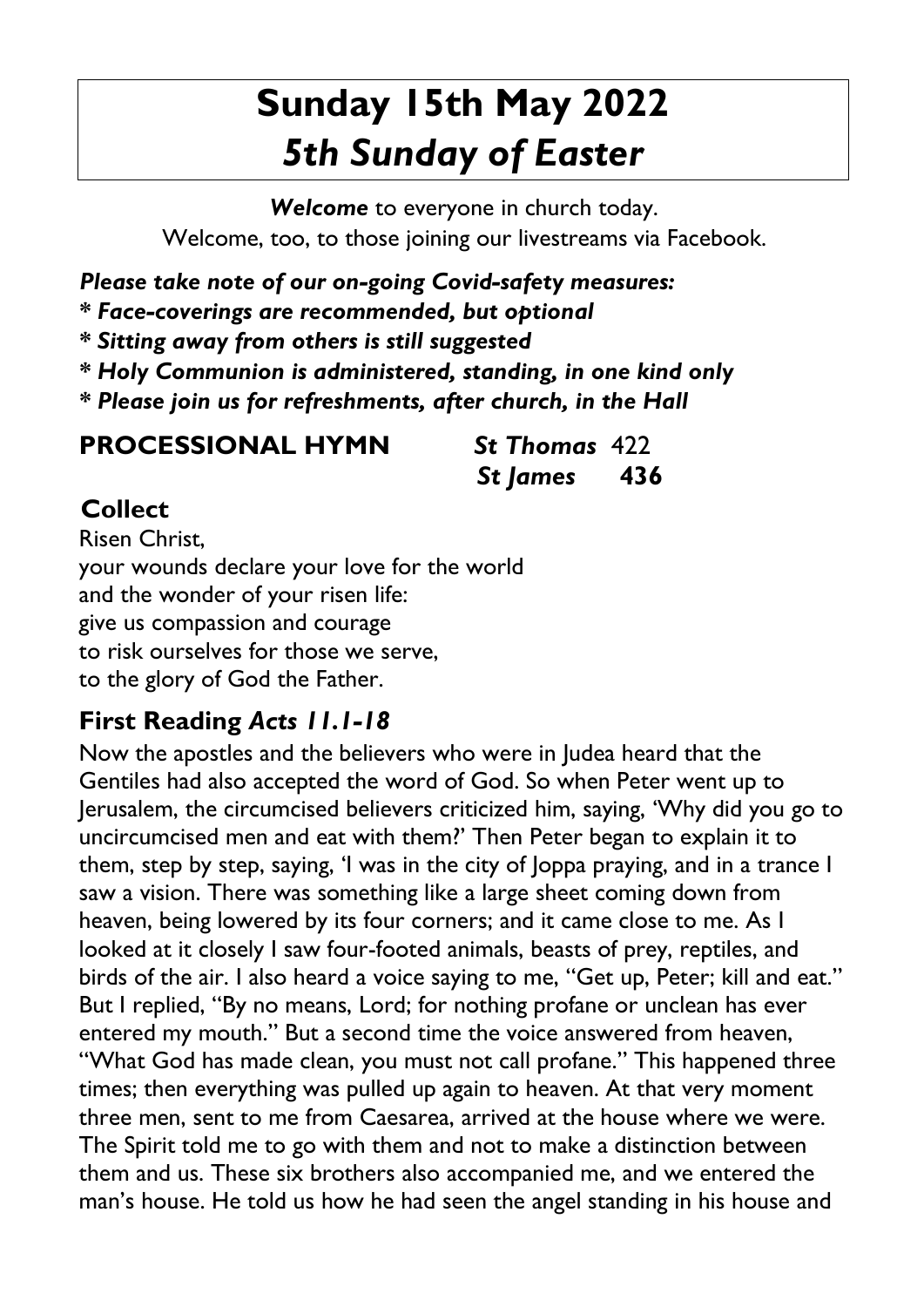saying, "Send to Joppa and bring Simon, who is called Peter; he will give you a message by which you and your entire household will be saved." And as I began to speak, the Holy Spirit fell upon them just as it had upon us at the beginning. And I remembered the word of the Lord, how he had said, "John baptized with water, but you will be baptized with the Holy Spirit." If then God gave them the same gift that he gave us when we believed in the Lord Jesus Christ, who was I that I could hinder God?' When they heard this, they were silenced. And they praised God, saying, 'Then God has given even to the Gentiles the repentance that leads to life.'

#### **GRADUAL HYMN** *St Thomas* **56**

# *St James* **339**

#### **Gospel Reading** *John 13.31-35*

When he had gone out, Jesus said, 'Now the Son of Man has been glorified, and God has been glorified in him. If God has been glorified in him, God will also glorify him in himself and will glorify him at once. Little children, I am with you only a little longer. You will look for me; and as I said to the Jews so now I say to you, "Where I am going, you cannot come." I give you a new commandment, that you love one another. Just as I have loved you, you also should love one another. By this everyone will know that you are my disciples, if you have love for one another.'

#### **OFFERTORY HYMN**

Great God, your love has called us here, as we, by love, for love were made. Your living likeness still we bear, though marred, dishonoured, disobeyed. We come, with all our heart and mind. your call to hear, your love to find.

2. We come with self-inflicted pains of broken trust and chosen wrong; half-free, half-bound by inner chains; by social forces swept along, by powers and systems close confined; yet seeking hope for humankind.

3. Great God, in Christ you call our name and then receive us as your own not through some merit, right, or claim, but by your gracious love alone.

We strain to glimpse your mercy seat and find you kneeling at our feet.

4. Then take the towel, and break the bread, and humble us, and call us friends. Suffer and serve till all are fed, and show how grandly love intends to work till all creation sings, to fill all worlds, to crown all things.

5. Great God, in Christ you set us free, your life to live, your joy to share. Give us your Spirit's liberty to turn from guilt and dull despair and offer all that faith can do while love is making all things new.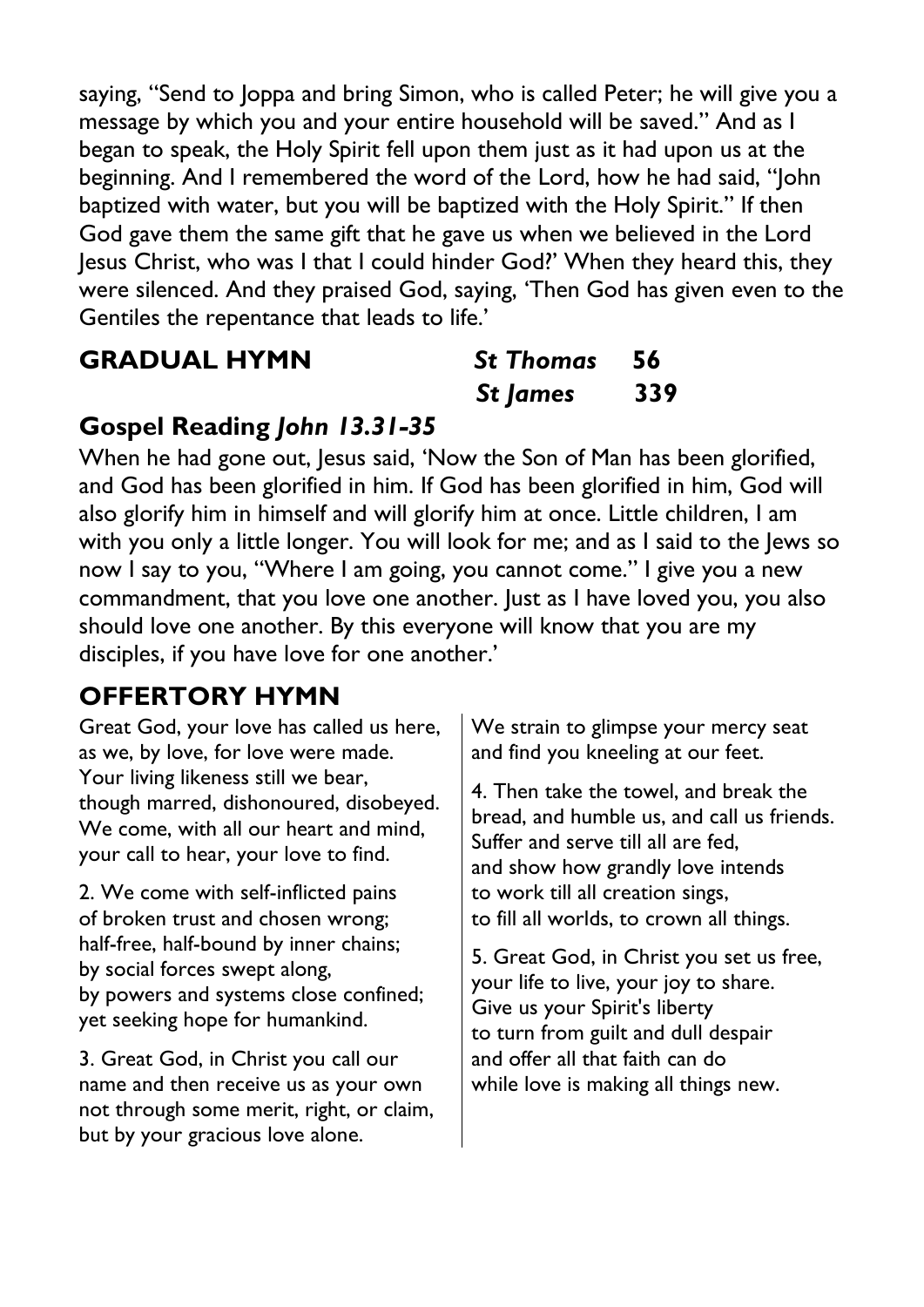#### **COMMUNION HYMNS** *St Thomas* **322**

| <b>COMMUNION HYMNS</b> | <b>St Thomas</b> 322 |          |
|------------------------|----------------------|----------|
|                        | St James             | 137, 288 |

#### **Prayer After Communion**

Eternal God, whose Son Jesus Christ is the way, the truth, and the life: grant us to walk in his way, to rejoice in his truth, and to share his risen life; who is alive and reigns, now and for ever.

**FINAL HYMN** *St Thomas* **9** (*verses 1,2,3,7)* *St James* **263** *(omit \* verses)*

# **The Week Ahead & Information**

| Today                                                   | St James' APCM follows on directly from the Parish Eucharist |                                                  |  |
|---------------------------------------------------------|--------------------------------------------------------------|--------------------------------------------------|--|
|                                                         | in church                                                    |                                                  |  |
|                                                         | 11.15                                                        | Holy Baptism of Finley at St Thomas'             |  |
|                                                         | 3.30                                                         | Evening Prayer (BCP) at St Thomas'               |  |
| <b>Monday-Saturday</b>                                  |                                                              |                                                  |  |
|                                                         | 9am                                                          | Morning Prayer on St Thomas' Facebook page       |  |
| Monday                                                  | 8.45                                                         | Tea, Toast & Tots drop-in at St James'           |  |
|                                                         | $-10.30$                                                     |                                                  |  |
|                                                         |                                                              | 6-8pm Rainbows & Brownies in St James' Hall      |  |
| Tuesday                                                 |                                                              | 9.30-11 Thomas' Tots in the Church Hall          |  |
|                                                         |                                                              | 10am Eucharist at St James'                      |  |
| Wednesday                                               |                                                              | 7pm Choir Practise at St James'                  |  |
| <b>Thursday</b>                                         |                                                              | 10am Eucharist at St Thomas'                     |  |
|                                                         | $  -  $                                                      | Refectory Café open at St Thomas'                |  |
| Next Sunday – $22^{nd}$ May – $6^{th}$ Sunday of Easter |                                                              |                                                  |  |
|                                                         | 8am                                                          | Eucharist at St Thomas'                          |  |
|                                                         | 9.15                                                         | Eucharist at St Thomas'                          |  |
|                                                         | 10.45                                                        | Eucharist at St James' followed by bacon butties |  |
|                                                         | 11.15                                                        | Baptism of Verity & Jaxx at St Thomas'           |  |
| <b>Christian Aid at St Thomas'</b>                      |                                                              |                                                  |  |

Thank you to everyone who helped make our pop-up café and cake sale a success yesterday. Next is ... Sunday 21st May 10.30am Sunday Brunch (Big